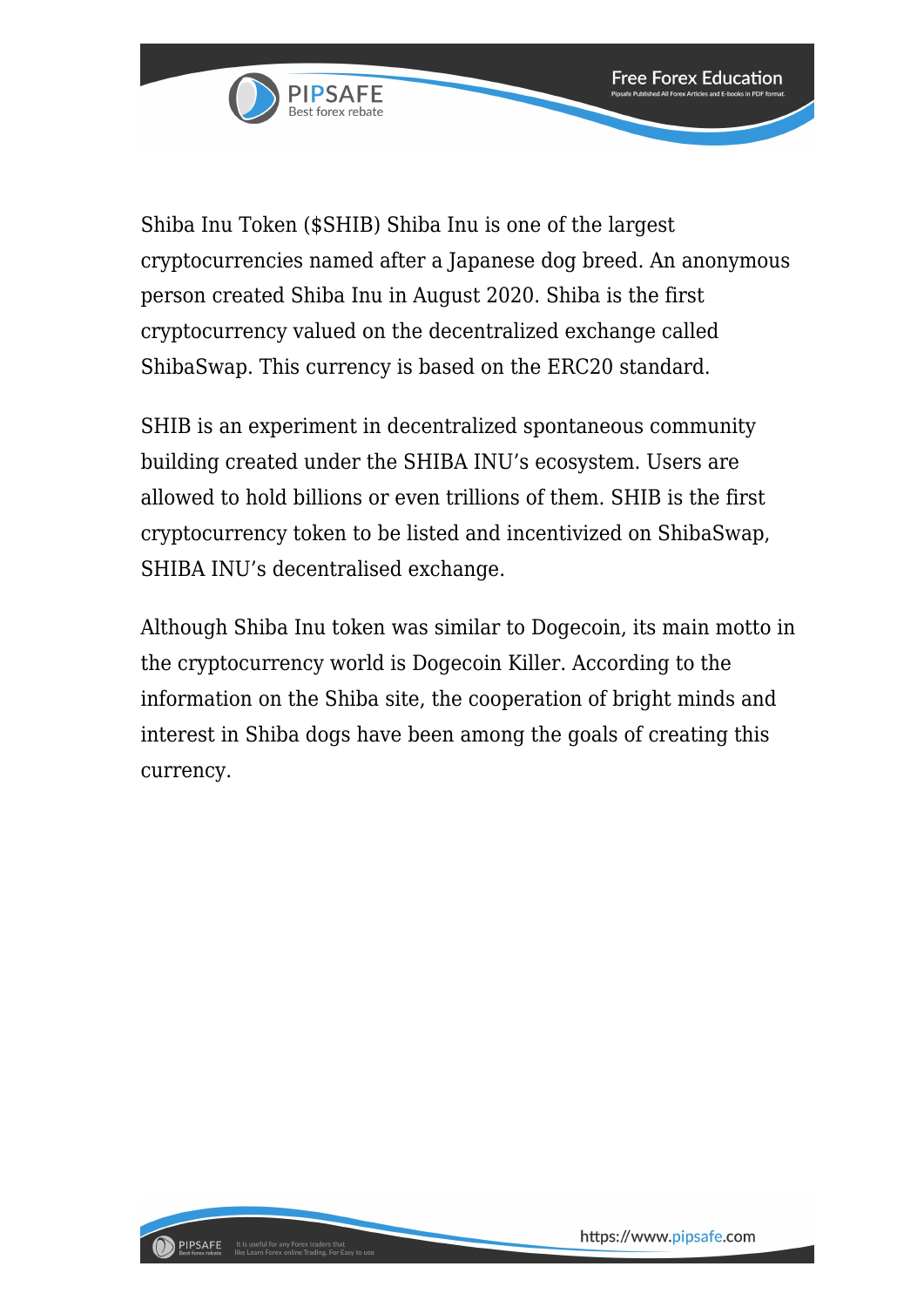



**PIPSAFE** It is useful for any Forex traders that<br>Best forex rebate like Learn Forex online Trading. For Eas

## **Shiba Inu Token (\$SHIB)- A Decentralized Meme Token that Evolved into a Vibrant Ecosystem**

In 2021, many traders were fascinated by Shiba's outstanding performance. By the end of 2021:The price of the Shiba Ino is expected to increase to \$0.0000002023 almost double the current price, Furthermore Analysts envision a bright future and tremendous growth for this Cryptocurrency.